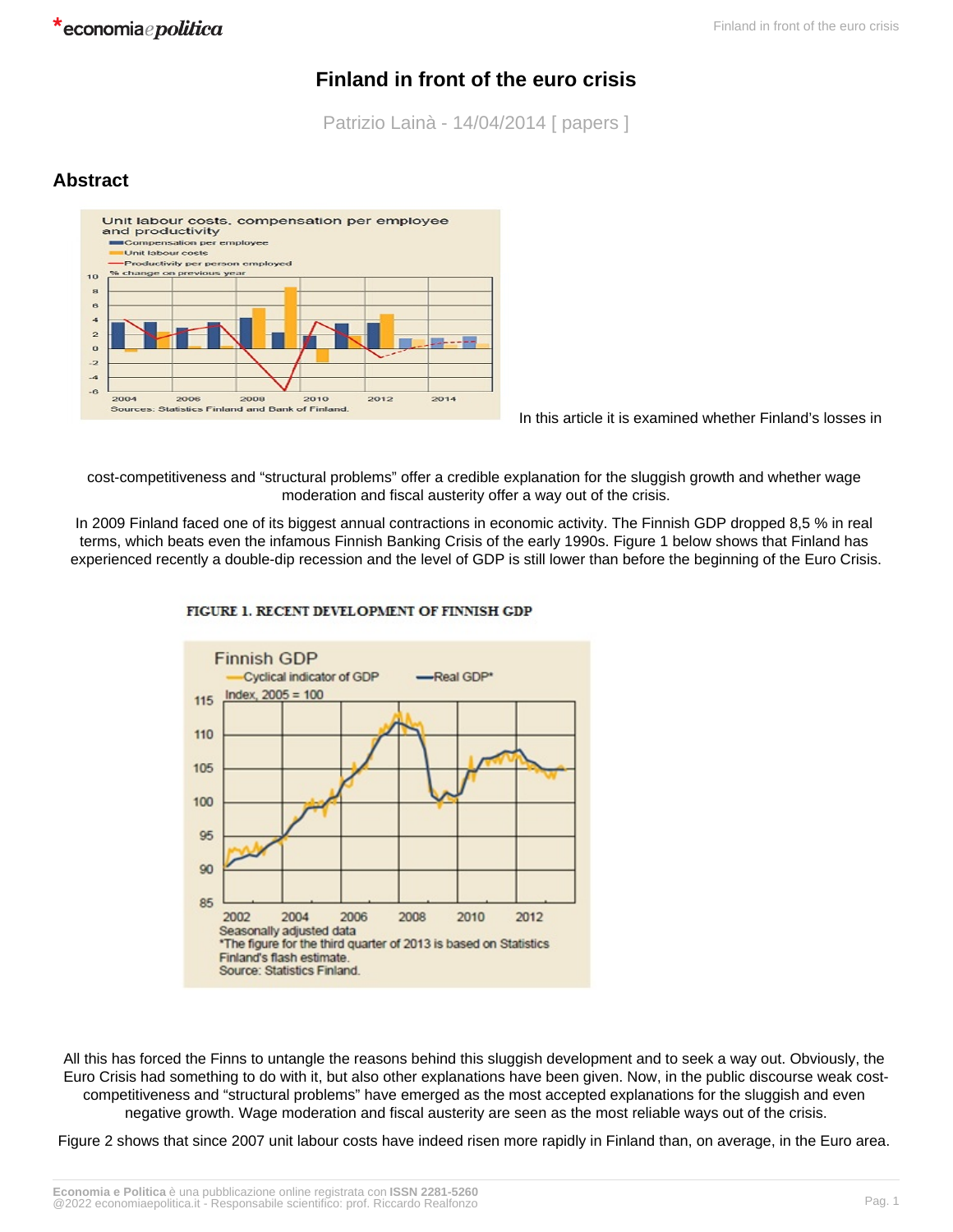## \*economiaepolitica

Faster growth of unit labour costs means, of course, loss in cost-competitiveness vis-à-vis other Euro area countries. The figure also shows that until 2007 unit labour costs have risen more slowly in Finland than in the Euro area. That is, Finland has gained in its cost-competitiveness during that era.



#### FIGURE 2. UNIT LABOUR COSTS IN SELECTED COUNTRIES

Figure 3 presents the growth rates of unit labour costs and compensation per employee (which can be roughly interpreted as the wage rate if we ignore social insurance contributions) in Finland. Finnish wages have been rising more slowly since 2009 than before the Euro Crisis.



FIGURE 3. GROWTH RATES OF UNIT LABOUR COSTS AND COMPENSATION PER EMPLOYEE IN FINLAND

Interestingly, the compensation per employee, i.e. the wage rate, increased very modestly in 2009 (at its second lowest rate since 2004 among actualized growth rates), while at the same time unit labour costs grew very fast (clearly at its fastest rate since 2004). Thus, wage increases cannot be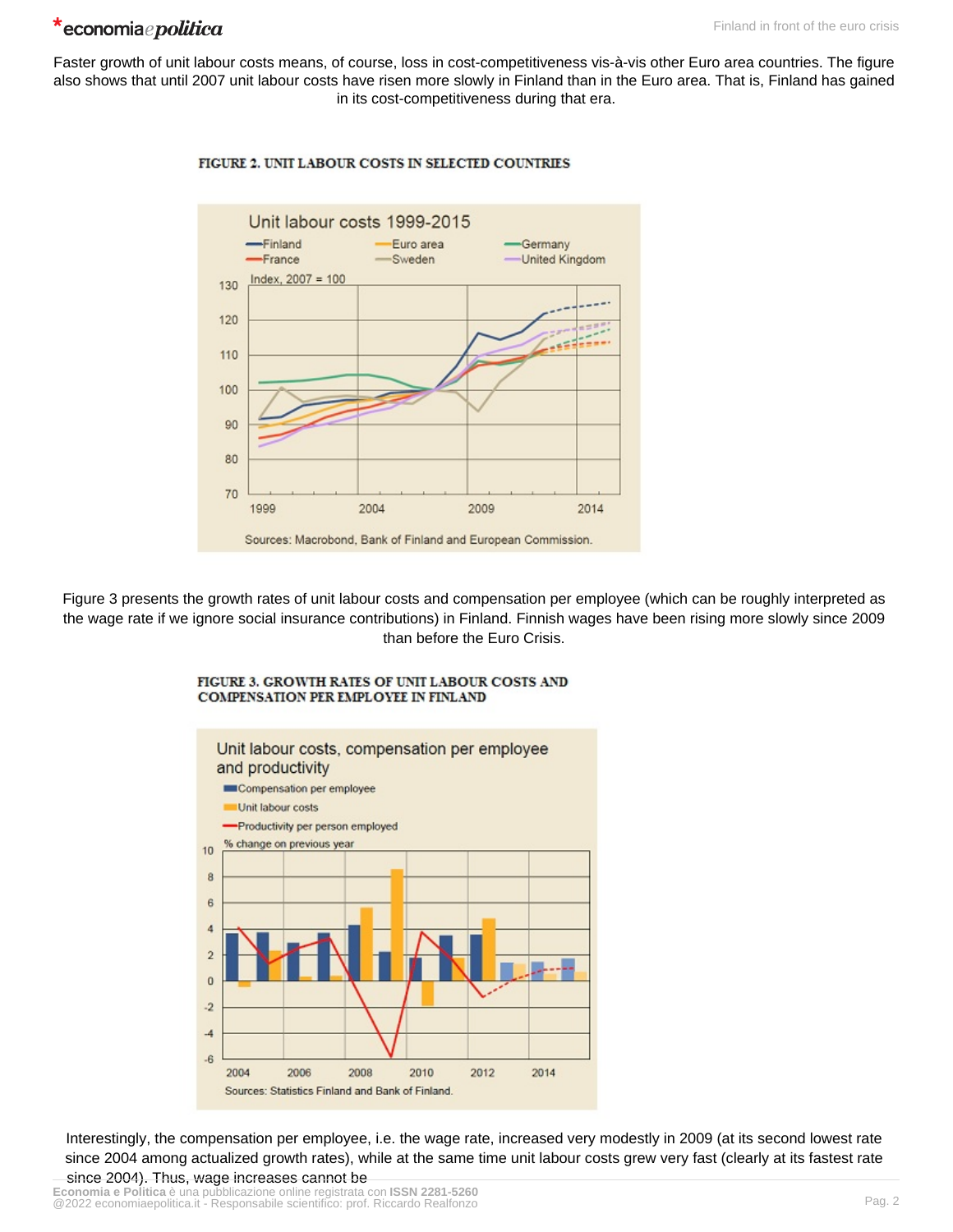blamed for high growth rate of unit labour costs at least in 2009. Actually, unit labour costs do not seem to depend on wages in almost any way.

If not wages, then what caused unit labour costs to rise so quickly in 2009? The rapid increase in unit labour costs is probably best explained by plummeting aggregate demand. The Finnish GDP dropped by 8,5 % in 2009 – more than in any single year in the infamous Finnish Banking Crisis of the early 1990s, which is generally thought to be the worst economic crisis in Finland.

Unit labour costs are calculated by dividing the total costs of labour by the real value of output. Thus, unit labour costs can grow if either wages or employment increases, or the real value of output drops. As Figure 3 showed, the Finnish wage rate rose more slowly in 2009 than in any year before the beginning of the Euro Crisis. Interestingly, when wages were rising more rapidly in the pre-crisis period, Figure 2 showed that unit labour costs grew more modestly than, on average, in the Euro area. This clearly implies that the rapid increase in unit labour costs (and the drop in productivity) in Finland after the crisis is mainly due to the collapse in output. It is not a coincidence that GDP dropped the most and unit labour costs increased the most exactly in 2009. As also employment decreased, it did not contribute to rising unit labour costs. On the contrary, increasing unemployment offset some of the rising unit labour costs.

It is, however, true that there is a structural change happening in the Finnish manufacturing sector. According to Figure 4, there have been quite a lot of job losses relative to subsector's size especially in electrical engineering and electronics and in forest industries. Nevertheless, it would be quite difficult to argue that high wages did cause the structural change. Job losses in electrical engineering and electronics subsector are mainly explained by the crash of Nokia from world's number one mobile phone manufacturer. The crash of Nokia, however, was due to sticking too long to old-fashioned mobile phones instead of developing smartphones – and not due to high wages. Same is true in the forest industries, where the price of the raw material (including transportation) is higher in Finland than, say, in Brazil where trees grow many times faster than in the arctic climate. Again, high wages were not the main reason why manufacturing has moved closer to the production of the raw material.

|                                                               | Employment in the sector (thousand persons) |      |          |
|---------------------------------------------------------------|---------------------------------------------|------|----------|
|                                                               | 2008                                        | 2012 | Change   |
| Food industry etc.                                            | 39                                          | 39   | $\theta$ |
| Textile, clothing and leather industry                        | 13                                          | 12   | $-1$     |
| Forest industries                                             | 59                                          | 48   | $-11$    |
| Printing                                                      | 13                                          | 11   | $-2$     |
| Chemicals                                                     | 39                                          | 35   | $-4$     |
| Non-metallic mineral manufactures                             | 18                                          | 17   | $-1$     |
| Metal industry (excl. electrical engineering and electronics) | 170                                         | 152  | $-18$    |
| Electrical engineering and electronics                        | 62                                          | 50   | $-12$    |
| Other manufacturing (incl. furniture)                         | 18                                          | 15   | $-3$     |
| Total                                                         | 431                                         | 379  | $-52$    |

### FIGURE 4. STRUCTURAL CHANGE IN THE FINNISH MANUFACTURING SECTOR

Against to this backdrop, it is peculiar that the Finnish public discussion has been derailed from insufficient aggregate demand to cost-competitiveness and "structural problems". Wage moderation and fiscal austerity will not work as there is general lack of aggregate demand in the Euro area.

Actually, fiscal austerity and wage moderation make the situation even worse as they suppress domestic aggregate demand even further.

Nevertheless, the dismal design of the Euro area might still require any member country to retrench exactly when the economy should be stimulated. The adoption of Euro demanded any member country to give up its monetary sovereignty. All Euro area member countries are users of their official currency instead of issuers. Does the institutional design of the Eurosystem set a constraint on Finland's ability to stimulate its economy?

There are basically two interrelated constrains in the design of the Euro area. First, due to current account deficit a member country (as a geographical area) might be losing more Euros than it receives. In order to cope with that it must find lenders willing to lend. If lenders refuse to keep on financing the current account deficit of a member country, there will be problems immediately. Thus, current account (or net international investment position, i.e. current accounts cumulatively) should be